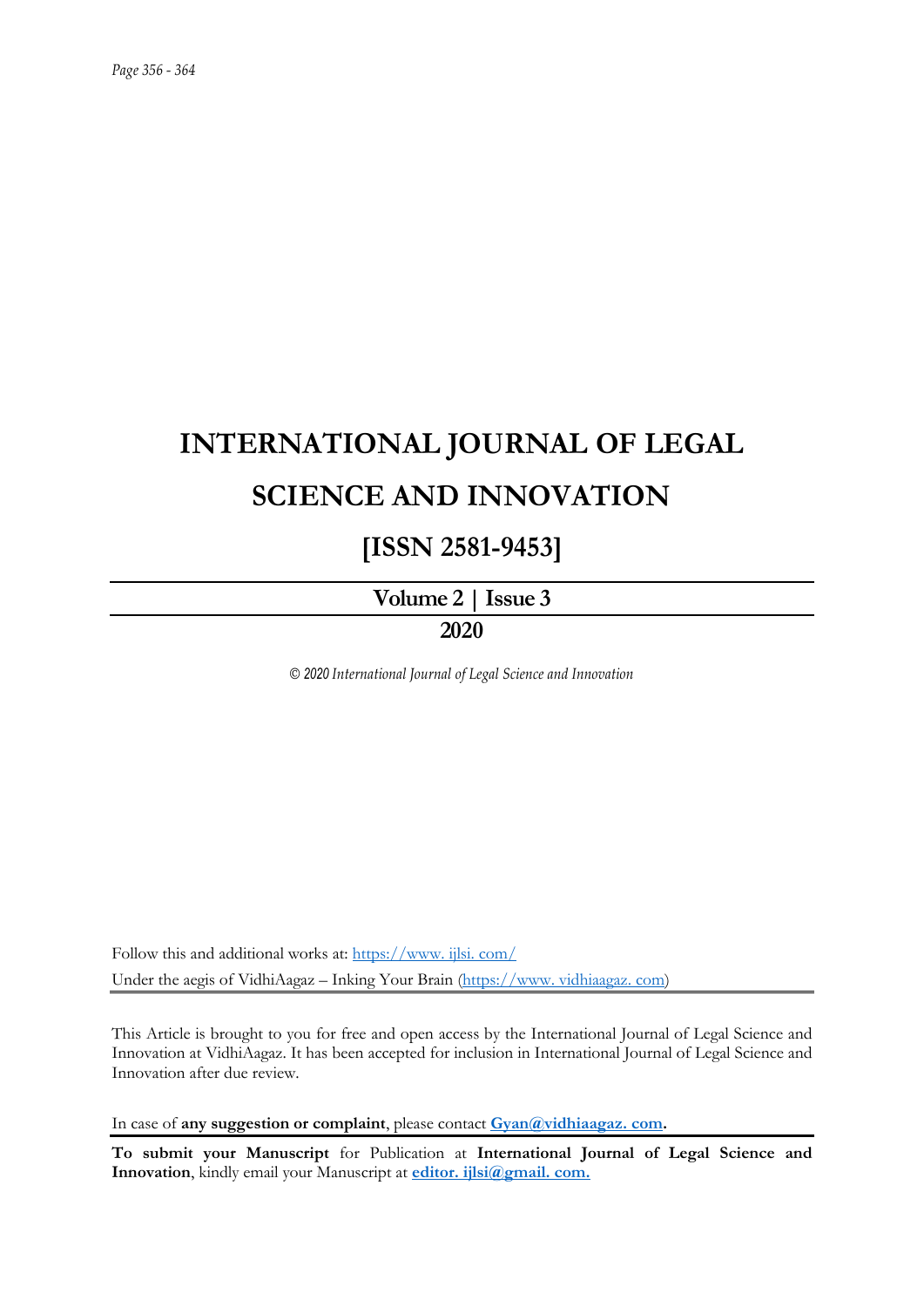# **Cyber Crime and Law**

# **SHALABH<sup>1</sup>**

## **ABSTRACT**

*Cybercrime is defined as a crime in which a computer is the object of the crime (hacking, phishing, spamming) or is used as a tool to commit an offense (child pornography, hate crimes). Cybercriminals may use computer technology to access personal information, business trade secrets or use the internet for exploitative or malicious purposes. Criminals can also use computers for communication and document or data storage. Criminals who perform these illegal activities are often referred to as hackers.*

*Cybercrime encompasses a wide range of activities, but these can generally be broken into two categories:*

- *Crimes that target computer networks or devices. These types of crimes include viruses and denial-of-service (DoS) attacks.*
- *Crimes that use computer networks to advance other criminal activities. These types of crimes include cyberstalking, phishing and fraud or identity theft.*

*The FBI identifies cybercrime fugitives who have allegedly committed bank fraud and trafficked counterfeit devices that access personal electronic information. The FBI also provides information on how to report cybercrimes, as well as useful intelligence information about the latest cybercriminals.*

*This paper highlights the kinds of law made for the cyber-crime also how effective the laws are, along with the loopholes and types of development required in this sphere.*

## **I. INTRODUCTION**

In technically driven society, people use various devices to make life simple. Globalization results in connecting people all around the world. The increasing access to and continuous use of technology has radically impacted the way in which people communicate and conduct their

<sup>&</sup>lt;sup>1</sup> Author is a Practicing Advocate in India.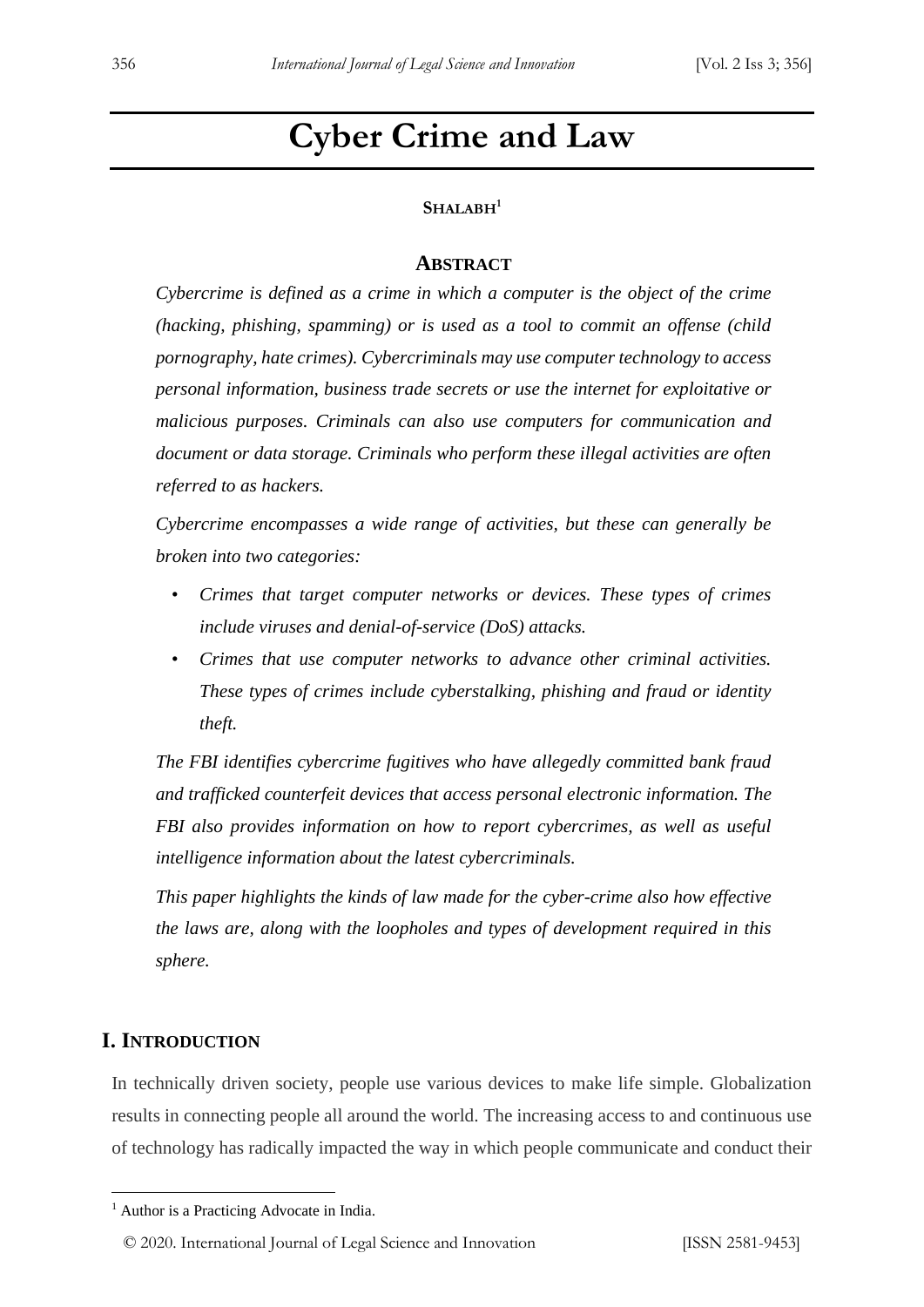daily lives. The internet connects people and companies from opposite sides of the world fast, easily, and relatively economically. Nevertheless, the internet and computer can pose some threats which can have disparaging impact on civilisations. Cybercrime is a hazard against different organisations and people whose computers are connected to the internet and particularly mobile technology.

Cybercrime is a dangerous crime involving computers or digital devices, in which a computer can be either a target of the crime, a tool of the crime or contain evidence of the crime. Cybercrime basically defined as any criminal activity that occurs over the Internet. There are many examples such as fraud, malware such as viruses, identity theft and cyber stalking. In present environment, since most information processing depends on the use of information technology, the control, prevention and investigation of cyber activities is vital to the success of the Organizations, Government's agencies and individuals. The procurement and maintenance of highly skill cybercrime expert by Government and Business Enterprises cannot be exaggerated.

Earlier, cybercrime was committed mainly by individuals or small groups. Presently, it is observed that there are highly complex cybercriminal networks bring together individuals at global level in real time to commit crimes.

Today, criminals that indulge in cybercrimes are not motivated by ego or expertise. Instead, they want to use their knowledge to gain profits promptly. They are using their capability to snip, deceive and exploit people as they find it easy to generate money without having to do an honest work. Cybercrimes have become major threat today.

Cybercrimes are broadly categorized into three groups such as crime against

- 1. Individual
- 2. Property
- 3. Government

#### **1. Individual:**

This type of cybercrime can be in the form of cyber stalking, distributing, trafficking and "grooming". In present situation, law enforcement agencies are considering such cybercrime very serious and are joining forces worldwide to reach and arrest the committers.

#### **2. Property:**

Same as in the real world where a criminal can steal and pickpocket, even in the cyber world, offenders' resort to stealing and robbing. In this case, they can steal a person's bank details and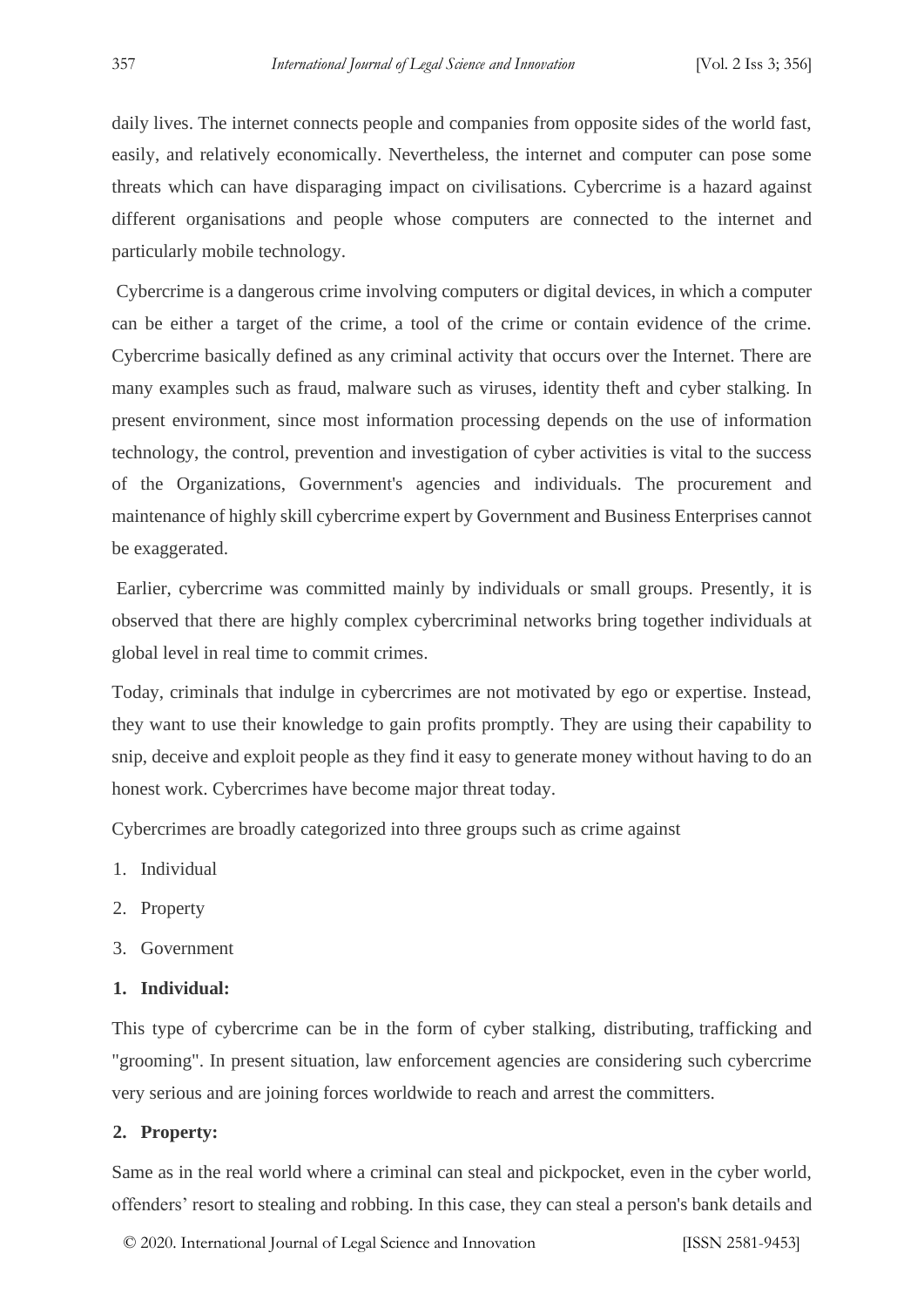drain off money; misuse the credit card to make frequent purchases online; run a scam to get naive people to part with their hard earned money; use malicious software to gain access to an organization's website or disrupt the systems of the organization. The malicious software can also damage software and hardware, just like vandals damage property in the offline world.

#### 3. **Government:**

Crimes against a government are denoted to as cyber terrorism. If criminals are successful, it can cause devastation and panic amongst the citizen. In this class, criminals hack government websites, military websites or circulate propaganda. The committers can be terrorist outfits or unfriendly governments of other nations.

#### **II. TYPES OF CYBER CRIME**

#### **There are many types of cybercrimes:**

#### **Hacking:**

In this category, a person's computer is broken into so that his personal or sensitive information can be accessed. In the United States, hacking is categorized as a wrongdoing and punishable as such. This is different from ethical hacking, which many organizations use to check their Internet security protection. In hacking, the criminal uses a variety of software to enter a person's computer and the person may not be aware that his computer is being accessed from a remote location. Many crackers also try to gain access to resources through the use of password cracking soft wares. Hackers can also monitor what users do on their computer and can also import files on their computer. A hacker could install several programs on to their system without their knowledge. Such programs could also be used to steal personal information such as passwords and credit card information.

#### **Theft:**

This type of cybercrime occurs when a person violates copyrights and downloads music, movies, games and software. There are even peer sharing websites which encourage software piracy and many of these websites are now being targeted by the FBI. Nowadays, the justice system is addressing this cybercrime and there are laws that avert people from unlawful downloading.

#### **Cyber Stalking:**

This is a type of online harassment wherein the victim is endangered to a barrage of online messages and emails. Normally, these stalkers know their victims and instead of resorting to offline stalking, they use the Internet to stalk. However, if they notice that cyber stalking is not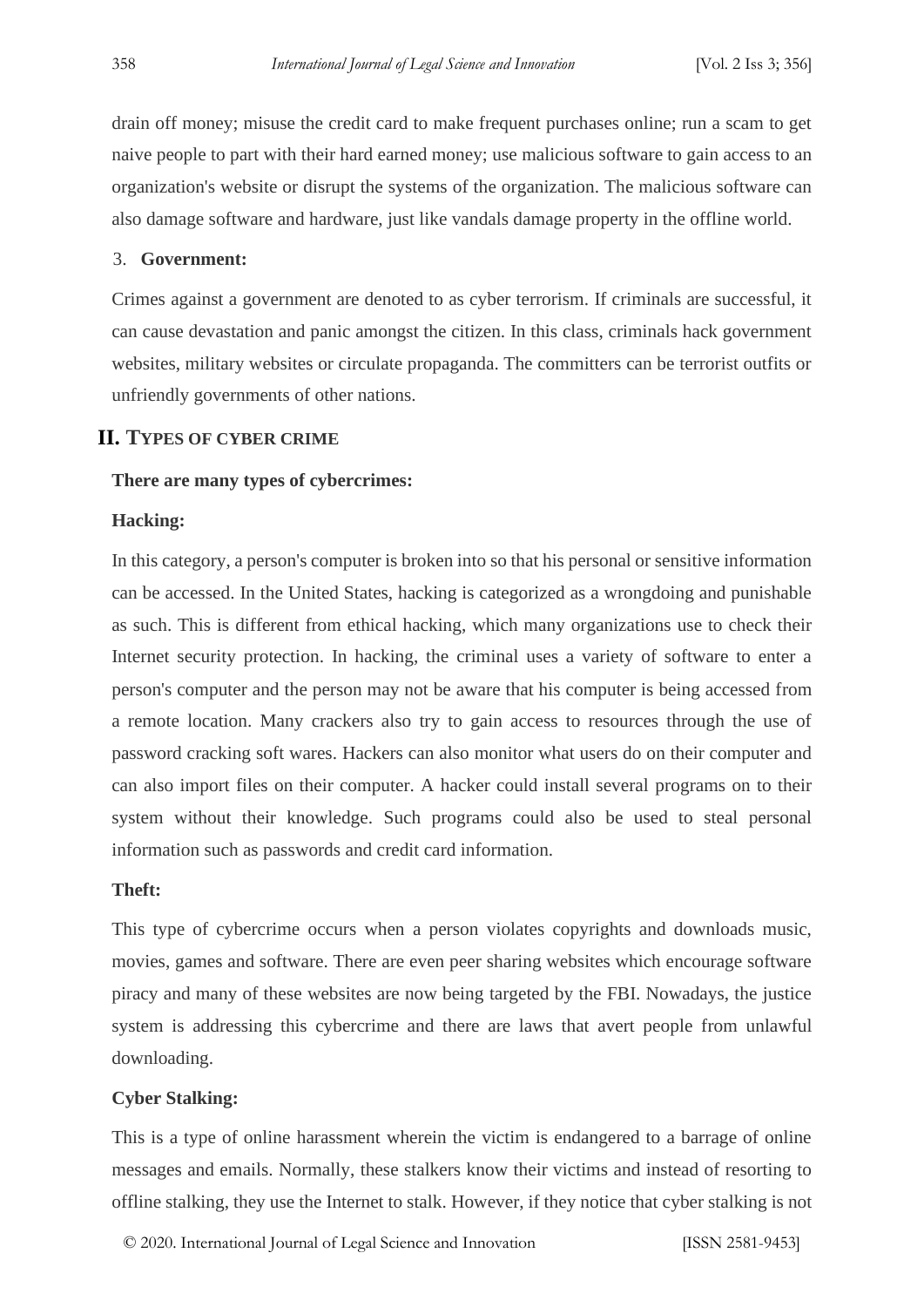having the desired effect, they begin offline stalking along with cyber stalking to make the victims' lives more dejected.

#### **Identity Theft:**

This is a major problem with people using the Internet for cash transactions and banking services. In this cybercrime, a criminal accesses data about a person's bank account, credit cards, Social Security, debit card, full name and other sensitive information to drain off money or to buy things online in the victim's name. The identity thief can use person's information to fraudulently apply for credit, file taxes, or get medical services. It can result in major financial losses for the victim and even spoil the victim's credit history.

### **Malicious Software:**

This software, also called computer virus is Internet-based software or programs that are used to disrupt a network. The software is used to gain access to a system to gather sensitive information or data or causing damage to software present in the system.

#### **Child soliciting and Abuse:**

This is also a type of cybercrime in which criminals solicit minors via chat rooms for the purpose of child P.graphy. The FBI has been spending a lot of time monitoring chat rooms visited by children in order to reduce and prevent child abuse and soliciting.

Virus dissemination: Malicious software that attaches itself to other software. (virus, worms, Trojan Horse, web jacking, e-mail bombing etc.).

#### **Computer vandalism:**

It is a type of cybercrime that Damages or destroys data rather than stealing. It transmits virus.

Cyber terrorism: It is a use of Internet based attacks in terrorist activities. Technology savvy terrorists are using 512-bit encryption, which is impossible to decrypt.

# **III. BACKGROUND**

The first Cyber Crime was recorded within the year 1820. The primeval type of computer has been in Japan, China and India since 3500 B.C, but Charles Babbage's analytical engine is considered as the time of present-day computers. In the year 1820, in France a textile manufacturer named Joseph-Marie Jacquard created the loom. This device allowed a series of steps that was continual within the weaving of special fabrics or materials. This resulted in an exceeding concern among the Jacquard's workers that their livelihoods as well as their traditional employment were being threatened and prefer to sabotage so as to discourage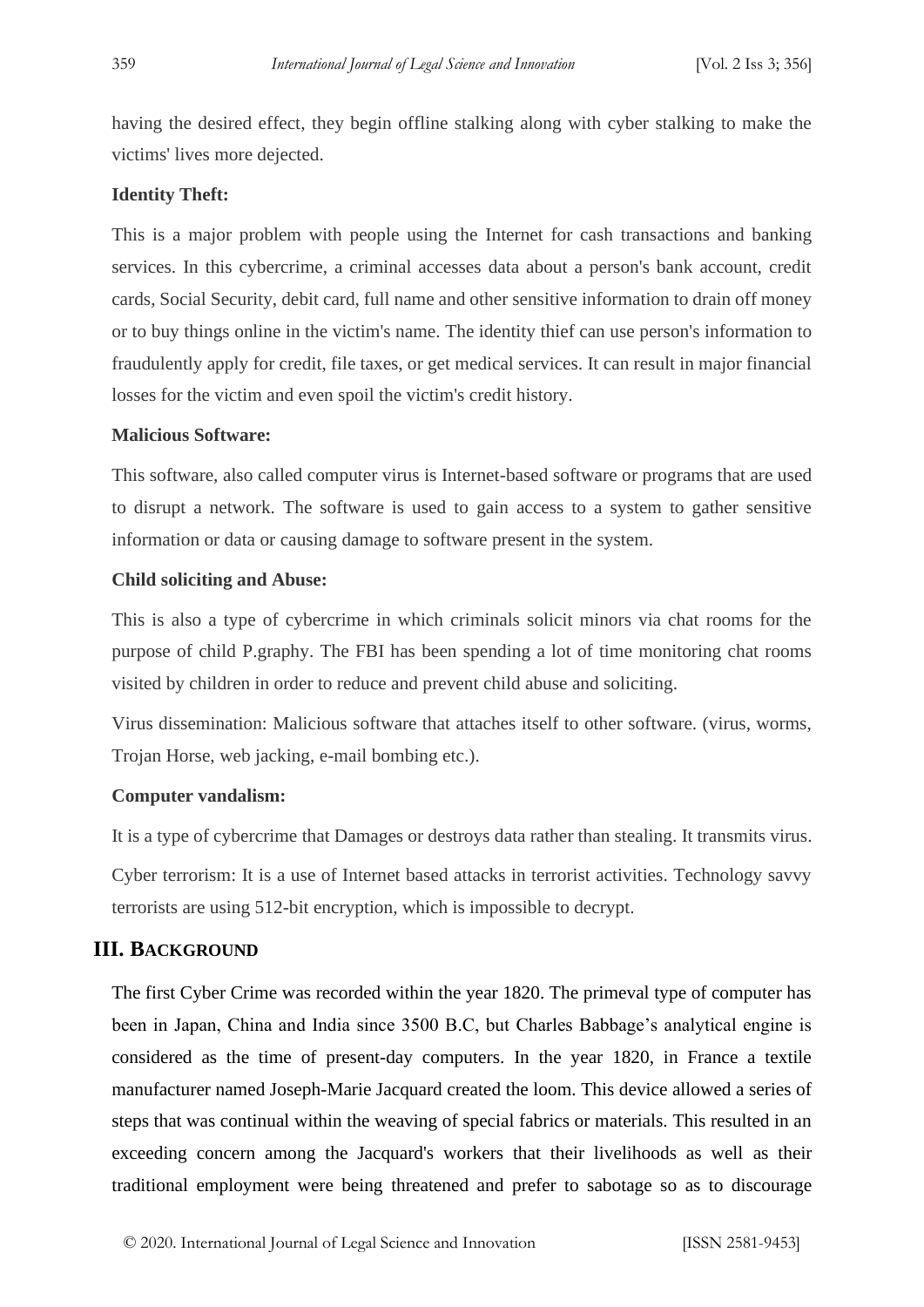Jacquard so that the new technology cannot be utilized in the future.

# **IV. SAFETY IN CYBERSPACE**

Lists are some points, one should keep in mind while surfing the internet:

• If possible always use a strong password and enable 2 steps or Two-step authentication in the webmail. It is very important in order to make your webmail or your social media account secured. Guideline of strong password:

Password should be of minimum eight characters.

One or more than one of lower case letter, upper case letter, number, and symbol should be included.

 $\neg$ Replace the alike character. Example- instead of O we can use 0, instead of lower case l we can use I etc. Example of strong password: HelL0 (%there %); Thing need to avoid while setting the password:  $\neg$ Never use a simple password that can easily be decrypt Examplepassword - Personal information should never set as a password. - Repeating characters should be avoided. Example- aaaacc  $\neg$ Using of same password in multiple sites should be avoided. What is 2 step or Two-step authentication? This is an additional layer of security that requires your user name and the password also a verification code that is sent via SMS to the registered phone number. A hacker may crack your password but without the temporary and unique verification code should not be able to access your account.

- Never share your password to anyone.
- Never send or share any personal information like bank account number. ATM pin, password etc over an unencrypted connection including unencrypted mail. Websites that doesn't have the lock icon and https on the address bar of the browser are the unencrypted site. The "s" stands for secure and it indicates that the website is secure.
- Don't sign to any social networking site until and unless one is not old enough.
- Don't forget to update the operating system.
- Firewalls, anti- virus and anti-spyware software should be installed in ones PC and should be regularly updated.
- Visiting to un-trusted website or following a link send by an unknown or by an un-trusted site should be avoided.
- Don't respond to spam.
- Make sure while storing sensitive data in the cloud is encrypted.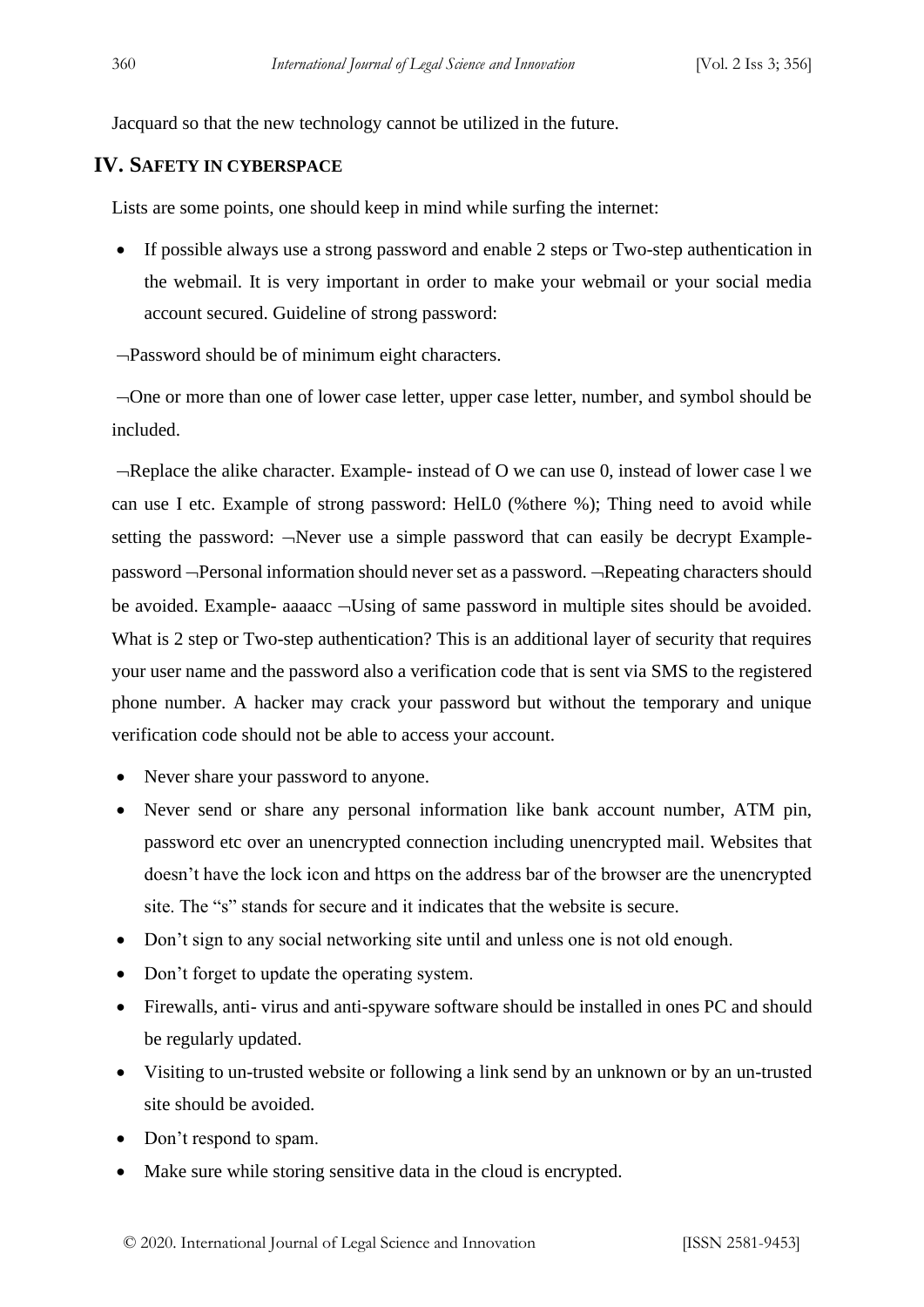• Try to avoid pop-ups: Pop-ups sometimes comes with malicious software. When we accept or follow the popups a download is performed in the background and that downloaded file contains the malware or malicious software. This is called drive-by download. Ignore the pop-ups that offer site survey on ecommerce sites or similar things as they may contain the malicious code.

# **V. CYBER LAW**

Cyber Law took birth in order to take control over the crimes committed through the internet or the cyberspace or through the uses of computer resources. Description of the lawful issues that are related to the uses of communication or computer technology can be termed as Cyber Law. What is the importance of Cyber Law? Cyber law plays a very important role in this new epoch of technology. It is important as it is concerned to almost all aspects of activities and transactions that take place either on the internet or other communication devices. Whether we are aware of it or not, but each action and each reaction in Cyberspace has some legal and Cyber legal views. Cyber Law awareness program Once should have the following knowledge in order to stay aware about the cyber-crime:

- One should read the cyber law thoroughly.
- Basic knowledge of Internet and Internet's security.
- Read cyber crime's cases. By reading those cases one can be aware from such crimes.
- Trusted application from trusted site can be used for protection of one's sensitive information or data.
- Technology's impact on crime. The Information Technology Act of India, 2000 According to Wikipedia "The Information Technology Act, 2000 (also known as ITA-2000, or the IT Act) is an act of the Indian Parliament (no 21 of 2000), it was notified on 17th October 2000. It is the most important law in India that deals with the digital crimes or cybercrimes and electronic commerce. It is based on the United Nations Model Law on Electronic Commerce 1996 (UNCITRAL Model) recommended by the General Assembly of United Nations by a resolution dated 30 January 1997". Some key points of the Information Technology (IT) Act 2000 are as follows:
- E-mail is now considered as a valid and legal form of communication.
- Digital signatures are given legal validity within the Act.
- Act has given birth to new business to companies to issue digital certificates by becoming the Certifying Authorities.
- This Act allows the government to issue notices on internet through e-governance.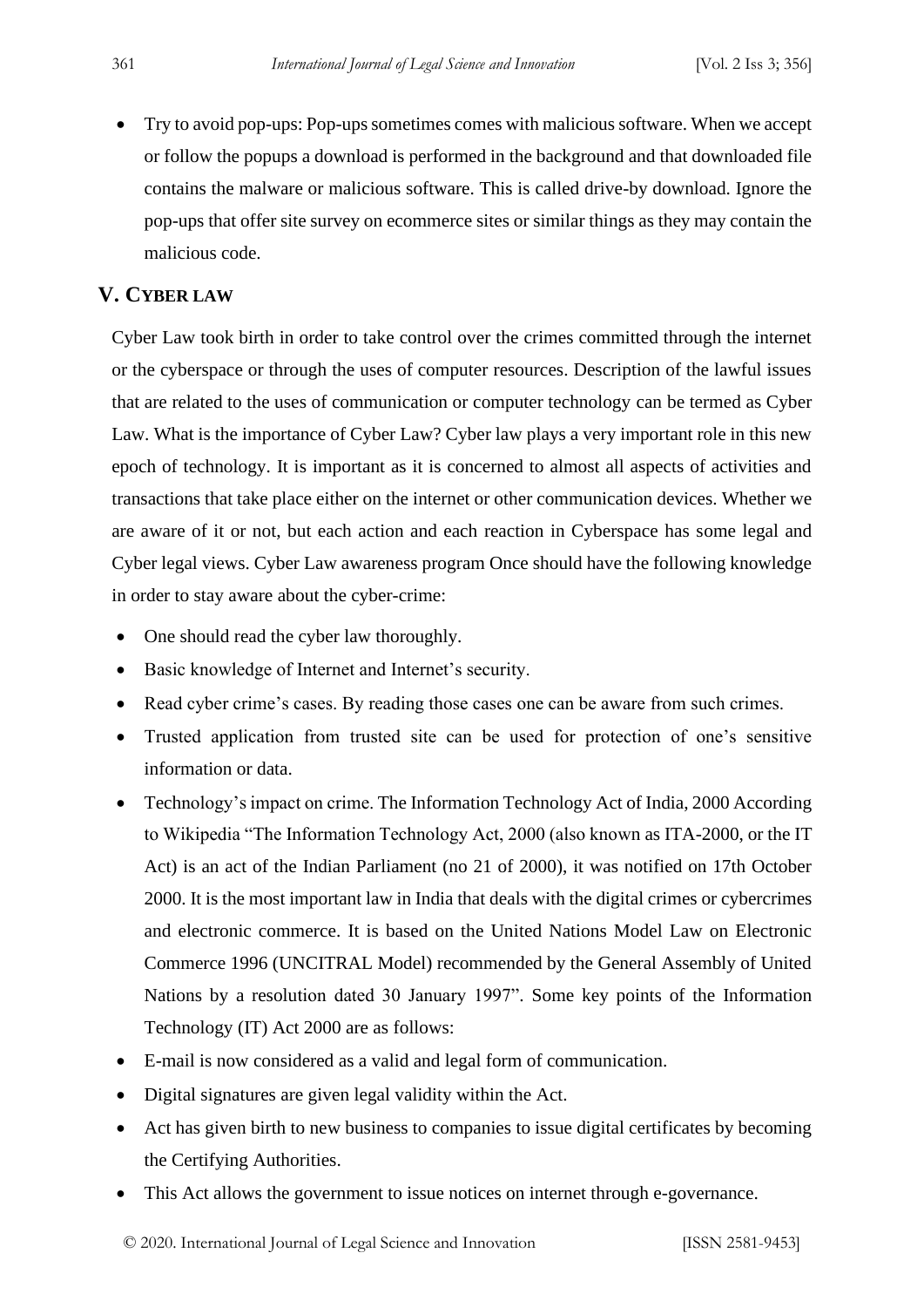- The communication between the companies or between the company and the government can be done through internet.
- Addressing the issue of security is the most important feature of this Act. It introduced the construct of digital signatures that verifies the identity of an individual on internet.
- In case of any harm or loss done to the company by criminals, the Act provides a remedy in the form of money to the company. Cyber Law in India Following are the sections under IT Act, 2000
- **1. Section 65-** Temping with the computers source documents Whoever intentionally or knowingly destroy, conceal or change any computer's source code that is used for a computer, computer program, and computer system or computer network.

Punishment: Any person who involves in such crimes could be sentenced upto 3 years imprisonment or with a fine of Rs.2 lakhs or with both.

**2. Section 66-** Hacking with computer system, data alteration etc.

Whoever with the purpose or intention to cause any loss, damage or to destroy, delete or to alter any information that resides in a public or any person's computer. Diminish its utility, values or affects it injuriously by any means, commits hacking.

Punishment: Any person who involves in such crimes could be sentenced upto 3 years imprisonment, or with a fine that may extend upto 2 lakhs rupees, or both

**3. Section 66A**- Sending offensive messages through any communication services

- Any information or message sent through any communication services this is offensive or has threatening characters.
- Any information that is not true or is not valid and is sent with the end goal of annoying, inconvenience, danger, insult, obstruction, injury, criminal intention, enmity, hatred or ill will.
- Any electronic mail or email sent with the end goal of causing anger, difficulty or mislead or to deceive the address about the origin of the messages. Punishment: Any individual found to commit such crimes under this section could be sentenced upto 3years of imprisonment along with a fine.

**4. Section 66B-** Receiving stolen computer's resources or communication devices dishonestly Receiving or retaining any stolen computer, computer's resources or any communication devices knowingly or having the reason to believe the same.

Punishment: Any person who involves in such crimes could be sentenced either description for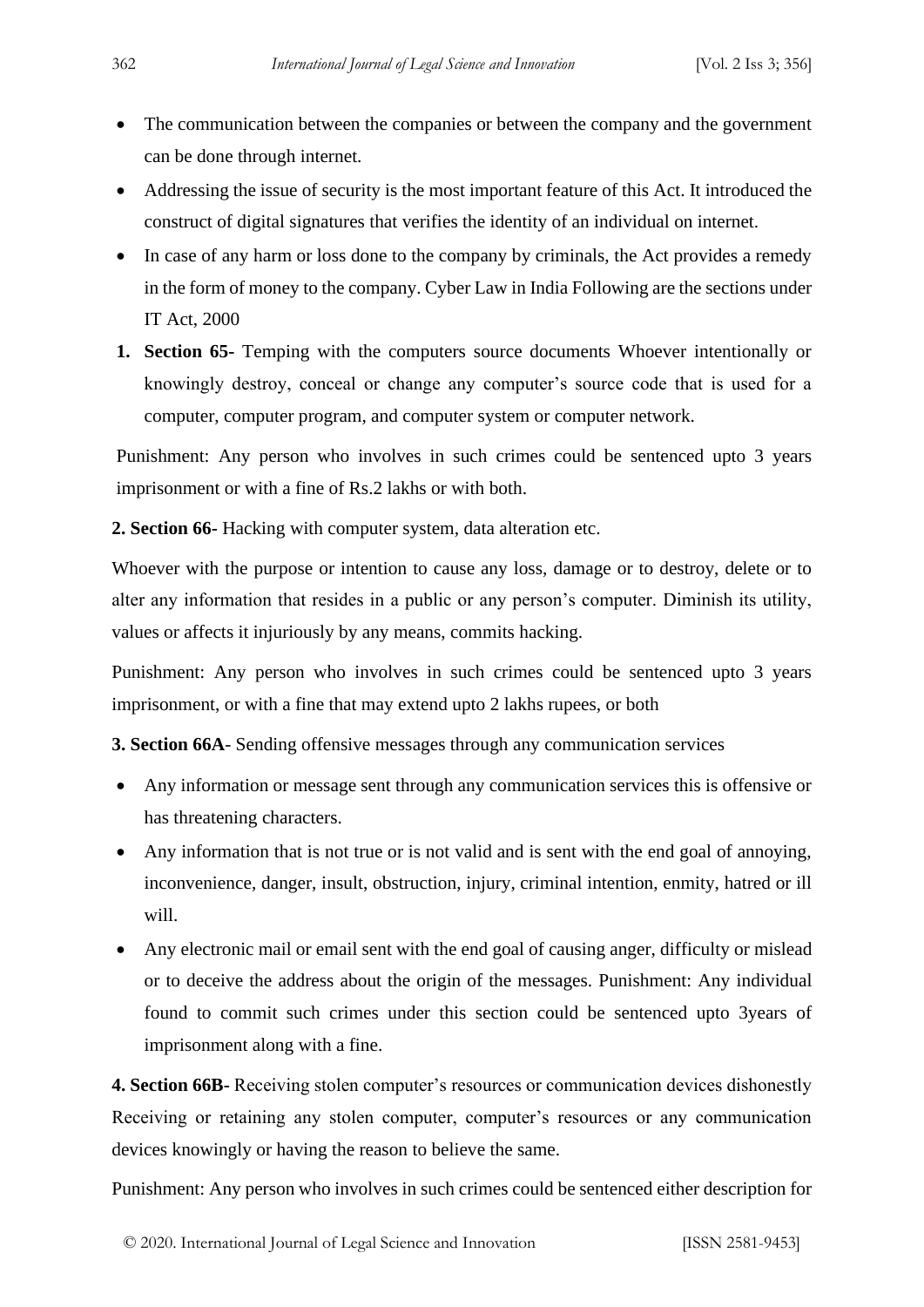a term that may extend upto 3 years of imprisonment or with a fine of rupee 1 lakh or both.

**5. Section 66C-** Identify theft Using of one's digital or electronic signature or one's password or any other unique identification of any person is a crime.

Punishment: Any person who involve in such crimes could be sentenced either with a description for a term which may extend upto 3 years of imprisonment along with a fine that may extend upto rupee 1 lakh.

**6. Section 66D-** Cheating by personation by the use of computer's resources Whoever tries to cheats someone by personating through any communication devices or computer's resources shall be sentenced either with a description for a term that may extend upto 3 years of imprisonment along with a fine that may extend upto rupee 1 lakh.

**7. Section 66E-** Privacy or violation Whoever knowingly or with an intention of publishing, transmitting or capturing images of private areas or private parts of any individual without his/her consent, that violets the privacy of the individual shall be shall be sentenced to 3 years of imprisonment or with a fine not exceeding more than 2 lakhs rupees or both.

**8. Section 66F-** Cyber terrorism A. Whoever intentionally threatened the integrity, unity, sovereignty or security or strike terror among the people or among any group of people byI. Deny to any people to access computer's resources. II. Attempting to break in or access a computer resource without any authorization or to exceed authorized access. III. Introducing any computer's contaminant, and through such conducts causes or is probable to cause any death or injury to any individual or damage or any destruction of properties or disrupt or it is known that by such conduct it is probable to cause damage or disruptions of supply or services that are essential to the life of people or unfavorably affect the critical information's infrastructure specified under the section 70 of the IT Act. B. By intention or by knowingly tries to go through or tries to gain access to computer's resources without the authorization or exceeding authorized access, and by such conducts obtains access to the data, information or computer's database which is limited or restricted for certain reason because of the security of the state or foreign relations, or any restricted database, data or any information with the reason to believe that those data or information or the computer's database obtained may use to cause or probably use to cause injury to the interest of the independence and integrity of our country India.

Punishment: Whoever conspires or commits such cyber crime or cyber terrorism shall be sentenced to life time imprisonment.

© 2020. International Journal of Legal Science and Innovation [ISSN 2581-9453] **9. Section 67-** Transmitting or publishing obscene materials in electronic form Whoever